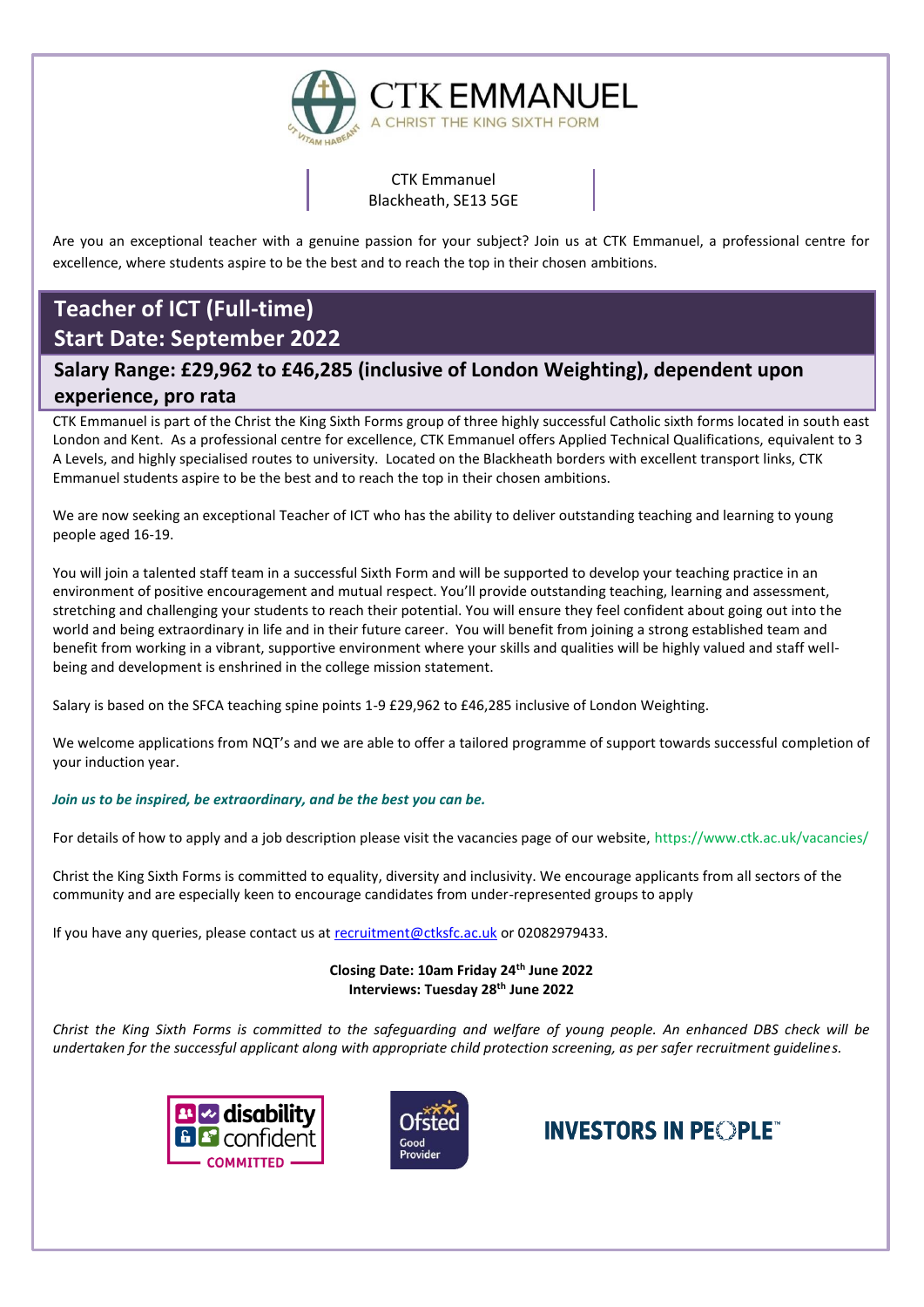

# **Job Description and Person Specification**

**Job Title**: Teacher of ICT

**Responsible To:** Assistant Principal

**Core Job Purpose:** Under the guidance of the Assistant Principal to deliver outstanding teaching and learning in the context of the CTK mission and ethos in order to ensure learners make excellent progress and are successful in their studies.

# **1. Job Description The main activities and responsibilities are:**

- 1.1 Teaching ICT as appropriate to the activities of Christ the King Sixth Forms.
- 1.2 Delivery of consistently high quality of teaching and learning. This will include:
	- 1.2.1 Managing Teaching
		- Having high expectations which inspire and motivate learners.
		- Demonstrating the positive attitudes, values and behaviour which teachers are expected to engender in all learners.
		- Working to a detailed scheme of work and ensuring that all lessons are thoroughly prepared.
		- Building on students' prior knowledge and reflecting their capabilities.
		- Challenging all students to make progress and to achieve, as a minimum, their baseline grades.
		- Setting homework and preparation tasks as well as planning other out of class activities to consolidate and extend knowledge.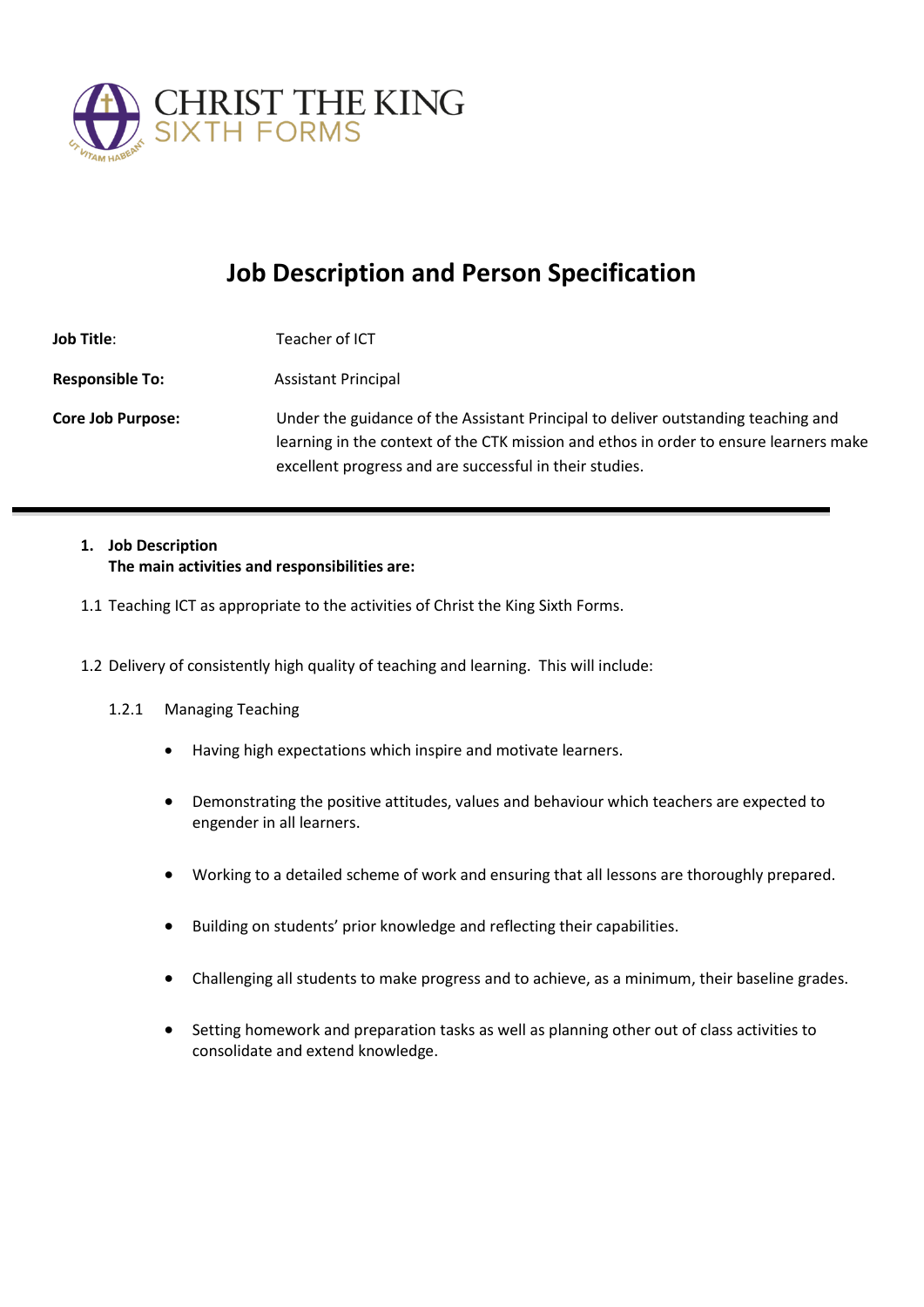- Helping students reflect on their progress.
- Addressing non completion of work including homework and preparation tasks, and implementing the Disciplinary and Academic intervention processes as appropriate.
- Having relevant and accurate subject knowledge so that students are enthused and inspired to achieve.
- Making appropriate and effective use of Moodle, including the uploading of course materials.
- Preparing students well for their public examinations. This includes examination practice, opportunities for revision and familiarising students with the format and layout of examination papers.
- Making use of relevant data to monitor progress and set targets.
- 1.2.2 Managing Leaning

Delivering lessons which:

- Meet the needs of all learners, through effective differentiation.
- Include the sharing of clear aims and learning objectives and have a structured beginning and conclusion.
- Include an appropriate variety of delivery methods.
- Actively engage students in their own learning.
- Include well managed activities where the teacher determines who students work with.
- Take place in classrooms that are appropriately organised, well cared for and fit for purpose.
- Ensure all lessons have clear rules and routines for student behaviour in class.
- Have high expectations in relation to student behaviour and challenging poor behaviour where needed.
- Consistently uphold all standards of Christ the King Sixth Forms.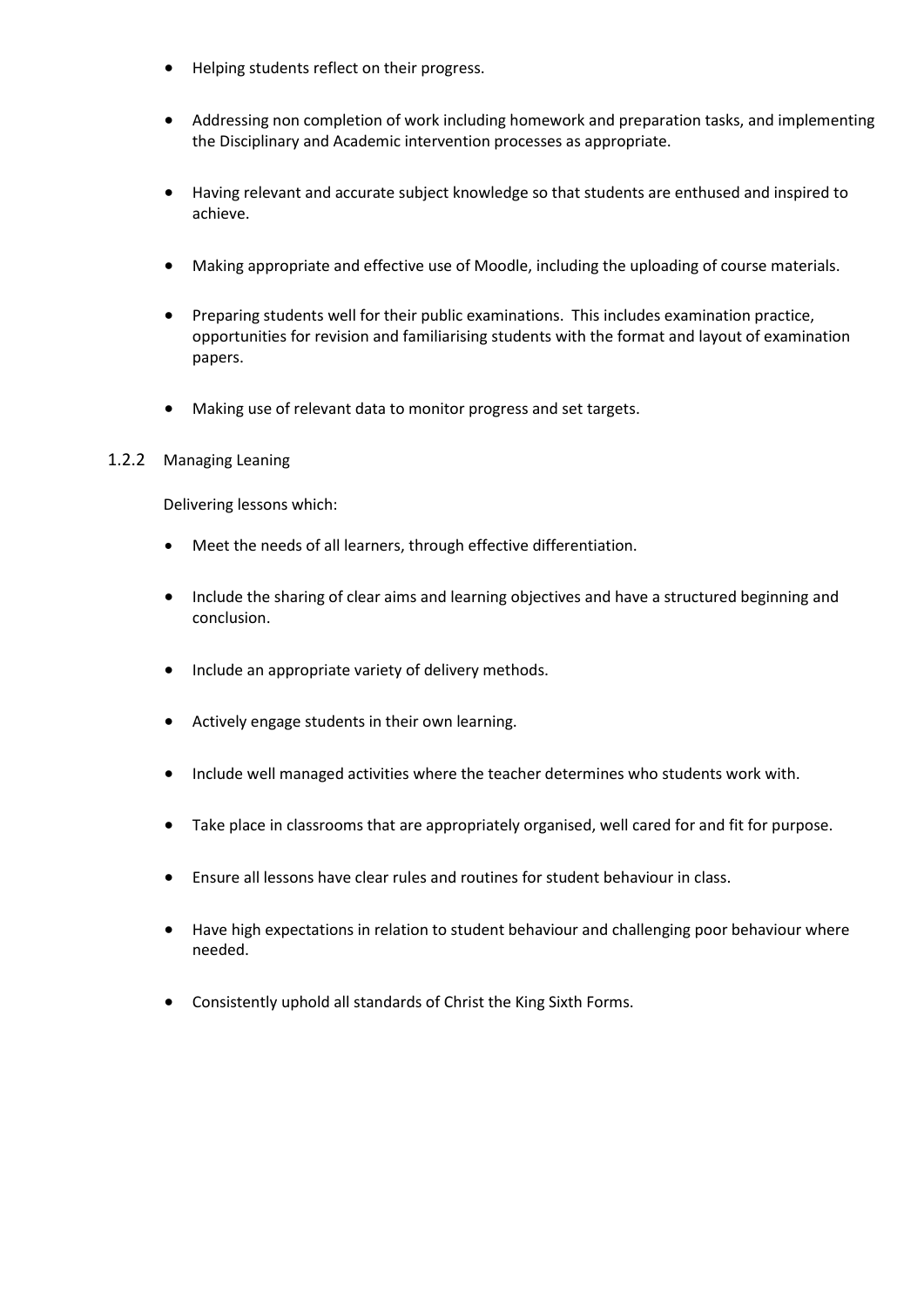## 1.2.3 Managing Assessment

Making accurate and productive use of assessment, including:

- Having a thorough knowledge and understanding of the subject examination specification
- Knowing and understanding how to accurately assess student work in line with awarding body requirements.
- Ensuring that assessment opportunities allow students to enhance their learning.
- Providing written feedback to students, which may also be supported by oral feedback.
- Marking work accurately, assessing in relation to Minimum Expected Target grades and providing details of how student work could be improved.
- Employing assessment methods that ensures students are regularly and consistently given feedback on what they need to do to improve.
- Recording assessment outcomes on the on-line markbook regularly.
- Planning assignments and coursework appropriately throughout the year, including the use of interim deadlines and dates for feedback.
- Ensuring students receive accurate information on how and when they will be assessed.
- Undertaking a formal assessment prior to performance monitoring in order to inform the decision with regard to "meeting the academic standard".

## 1.2.4 Managing Wider Professional Responsibilities

Demonstrating consistently high standards of personal and professional conduct including:

- Making a positive contribution to the wider life and ethos of Christ the King Sixth Forms.
- Delivering effective extension and wider learning activities.
- Completing performance monitoring reports accurately and to deadline.
- Communicating effectively with parents and other key stakeholders.
- Developing effective professional relationships with colleagues.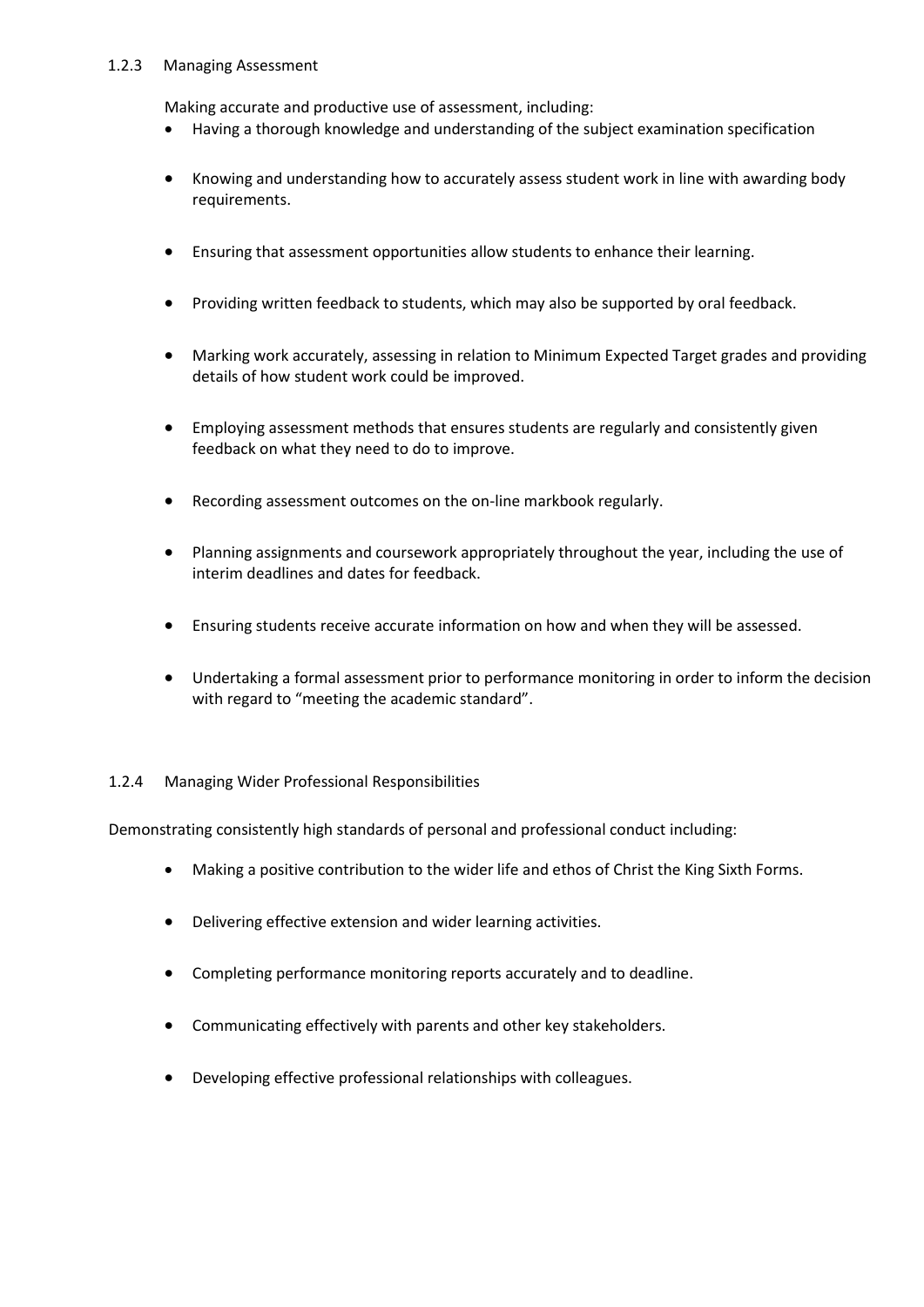- Taking responsibility for reviewing practice, implementing agreed actions and delivering high quality teaching and learning.
- Adhering to the professional standards and requirements for staff outlined in the policies of Christ the King Sixth Forms.
- Ensuring that contact and communication with students always takes place in a professional context and meets the requirements set out in the staff rules of conduct.
- 1.3 Undertaking the role of a personal tutor to a group of students. This will include:
	- Delivery of a high quality group tutorial lesson as set out in the Sixth Forms' pastoral programme.
	- Monitoring the progress and well-being of tutees and liaising with parents as required.
	- Undertaking one to one review sessions with tutees.
	- Keeping abreast of developments in HE and other career opportunities and writing UCAS references as required.
- 1.4 Being a reflective practitioner and contributing to programme area and quality reviews and planning processes.
- 1.5 Meeting the Sixth Forms' requirement for excellent professional practice evaluated through appraisal and other quality processes and working to challenging professional goals.
- 1.6 Monitoring the condition, security and safety of the teaching areas and the equipment used.
- 1.7 Supporting the delivery of teaching and learning across the 14-19 phase, as appropriate.
- 1.8 Promoting equality for students and staff.
- 1.9 Undertaking other professional requirements specific to this post.

This job description may not necessarily be a comprehensive description of the post. It may be reviewed and subject to modification or amendment at any time after consultation with the post holder.

## **2. Person Specification/Selection Criteria**

The post holder will be expected to have the following skills and attributes:

2.1 Mission and Ethos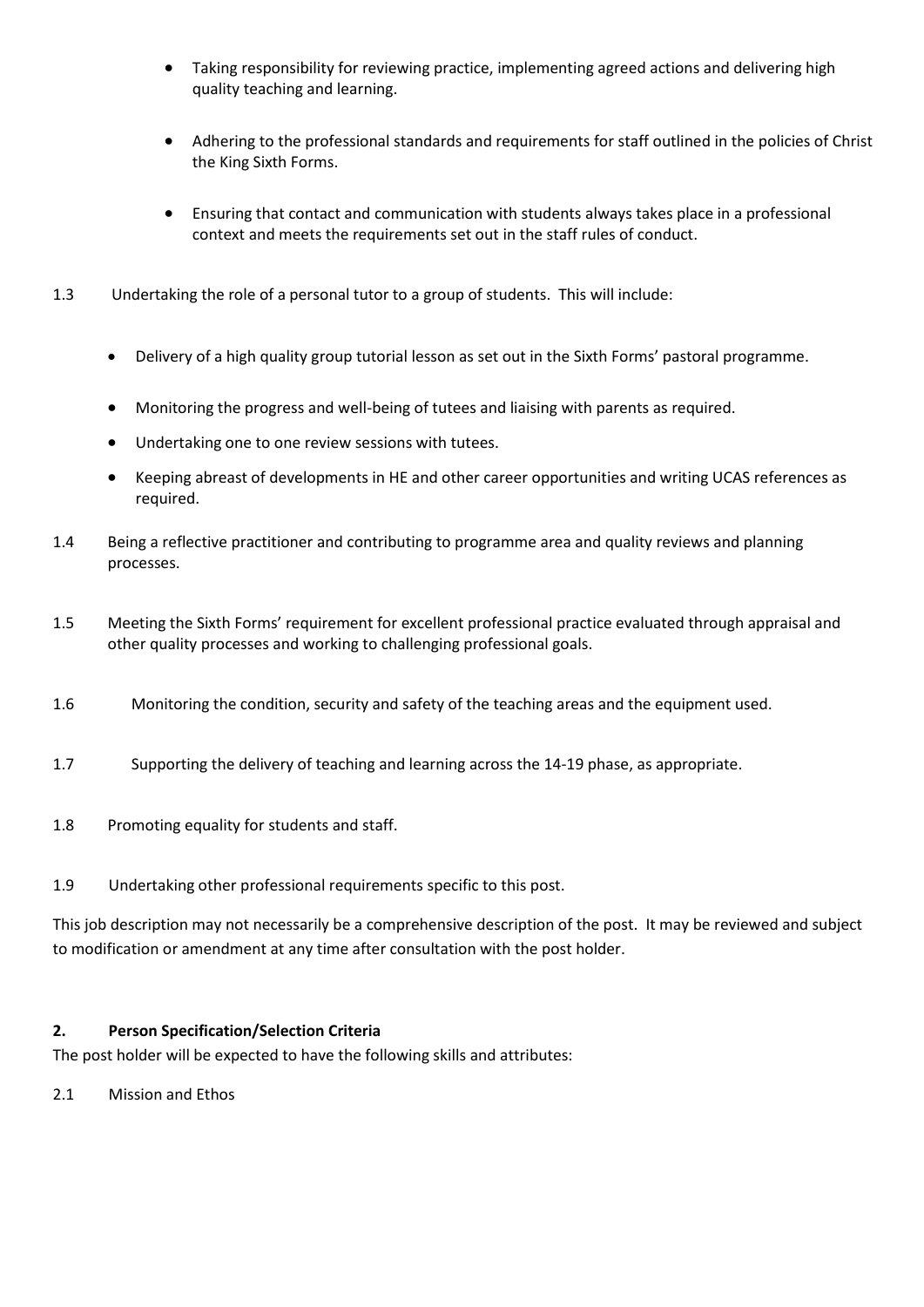An understanding of and support for the Catholic ethos of the Sixth Forms.

## 2.2 Qualifications

- Degree
- Qualified teacher status or equivalent
- 2.2 Professional Attributes
	- Have high expectations of young people including a commitment to ensuring that students can achieve their full educational potential and to establishing fair, respectful, trusting, supportive and constructive relationships with them.
	- Hold positive values and attitudes and adopt high professional standards.
	- Maintain an up-to-date knowledge and understanding of the professional duties of teachers and contribute to the development, implementation and evaluation of the policies and practice including those designed to promote equality of opportunity.
	- Be able to communicate highly effectively with young people, parents, carers, colleagues and other stakeholders.
	- An ability to evaluate own performance and be committed to improving practice through appropriate professional development.
	- Have a creative and constructively critical approach towards innovation; being prepared to adapt practice where benefits and improvements are identified.
	- Be able to act upon advice and feedback in order to continually improve practice.
	- Be highly organised and very reliable.
	- Have excellent IT skills and be able to use these skills highly effectively in teaching and learning activities.
- 2.3 Professional Knowledge and Understanding
	- Have an excellent, up-to-date working knowledge and understanding of a range of teaching, learning and behaviour management strategies and know how to use and adapt them, including how to differentiate learning to provide opportunities for all learners to achieve their potential.
	- Know and be able to use a range of approaches to assessment, including an understanding of the importance of sharply focussed feedback.
	- Know how to use statistical data to evaluate the effectiveness of teaching, to monitor the progress of those taught and to raise levels of attainment.
	- Know how to use reports and other sources of external information related to assessment in order to provide learners with accurate and constructive feedback on their strengths, weaknesses, attainment, progress and areas for development, including action plans for improvement.